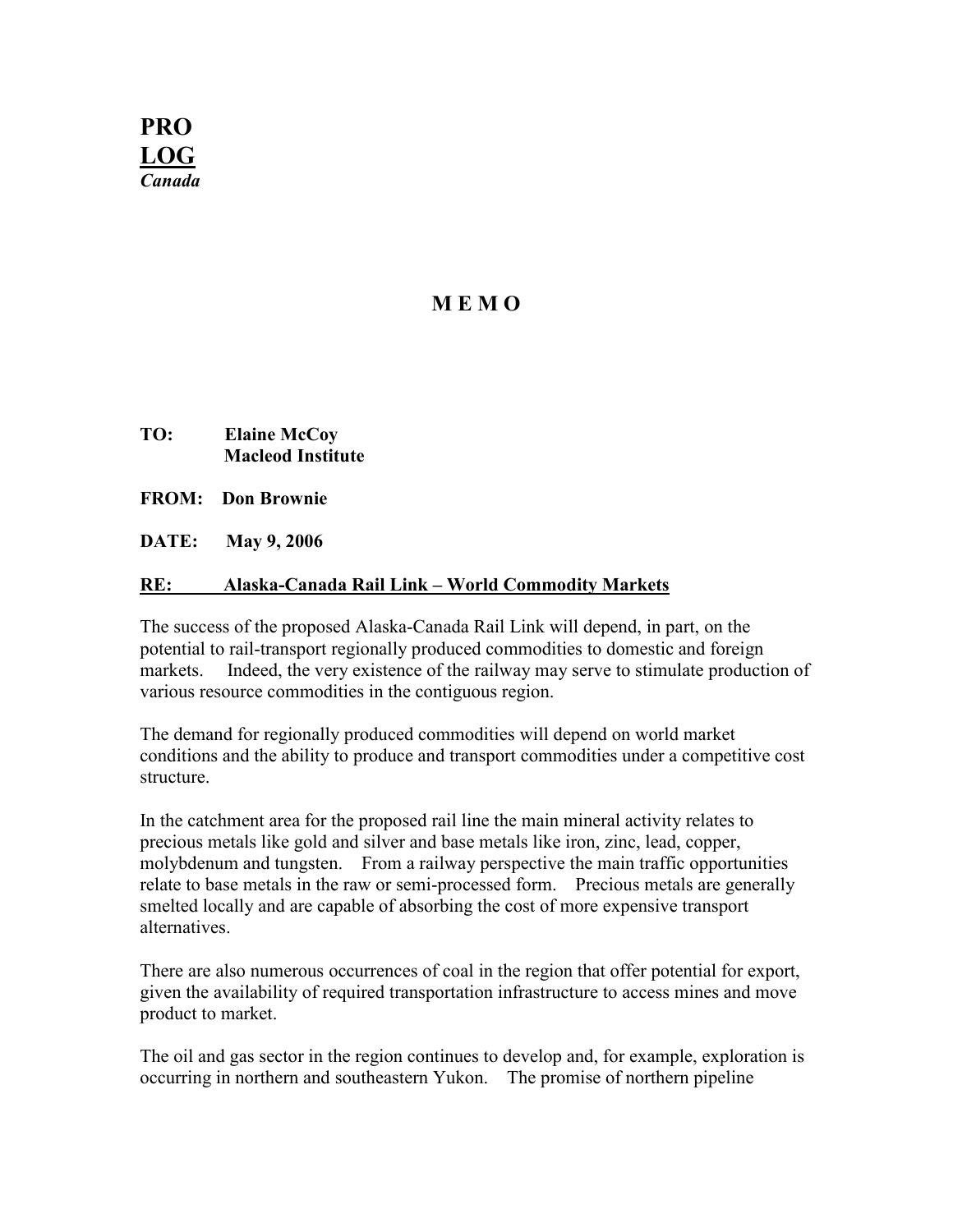development will stimulate even more exploration by providing the primary means for moving product to market.

The Yukon forest products sector has experienced low levels of production over the last several years, due mainly to a declining export trade in timber and a relatively flat performance in value-added production.

#### Future Commodity Markets

It is virtually impossible to predict commodity markets ten years into the future, when the proposed Rail Link is assumed to commence operations.. However, it is instructive to examine current market trends and the effect they may have on demand for locally produced commodities in the longer term.

### Copper:

In early May 2006 the price of copper for three-month delivery hit a new record high of \$7,465 per tonne.

Soaring prices for refined copper have caused inventories to be drawn down to very low levels. May inventories represent about a two day supply for global consumption.

The upward pressure on prices is arising from dramatically increased demand from rapidly evolving economies like China, India and Russia. The tight supply situation is expected to continue throughout most of 2006 and possibly into 2007.

Higher prices are also being fuelled by labour unrest at copper mines in Mexico, Chile and elsewhere. Chile is the world's largest producer of copper.

To avoid the higher prices China is drawing down its existing stocks of refined copper and increasing smelting capacity to enhance its ability to process refined copper from raw concentrates.

The development of hybrid cars in response to soaring energy prices is creating an entirely new market for copper that will likely extend well into the future. Hybrid cars combine electric motors with internal combustion engines as a means of effecting energy savings. While conventional cars contain an average of 27.6 kgs of copper, hybrid cars use twice this amount for cabling and motor windings.

#### Zinc:

Zinc is used as an anti-corrosion agent in the production of galvanised steel.

Over the past year the price of zinc for immediate delivery has more than doubled to \$3,466.50 U.S. per ton.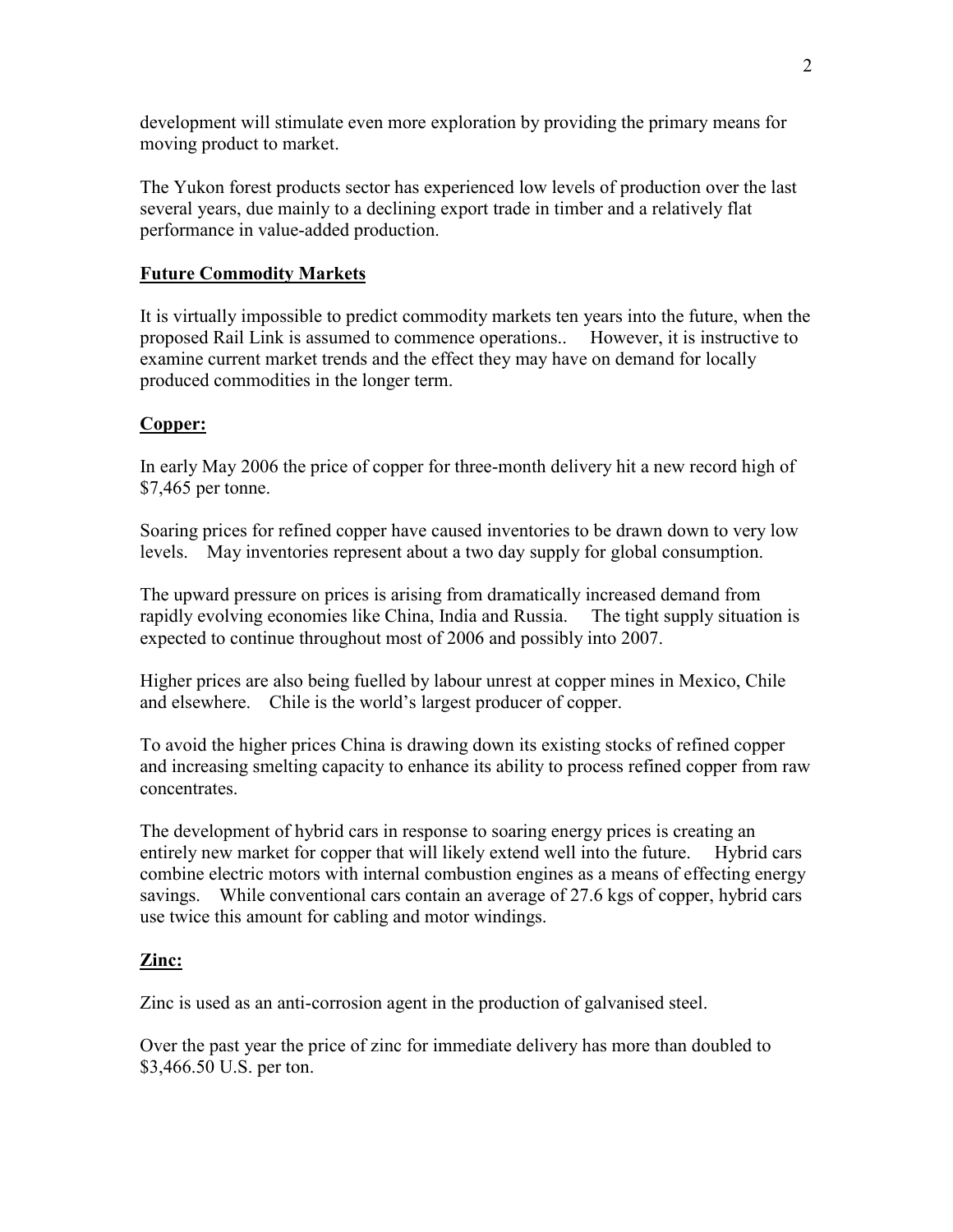There is a global shortage of zinc and little relief is in sight. Again, a major driving force is China, which became a net importer of zinc in 2004 for the manufacture of rustresistant materials in a rapidly growing market for steel buildings, cars and appliances.

Mine development takes time and it is unlikely that any new mines will materialize in the short to medium term.

The supply problem and lack of investment in new capacity is the result of lower prices historically that caused mine closures and bankruptcies amongst producers. More recently, the situation has been aggravated by labour disputes at mines in Mexico and Peru.

Stockpiles of zinc have drastically declined and it is expected that demand will exceed supply throughout the remainder of 2006 and probably into 2007.

## Lead:

Lead has also experienced major price gains as demand outpaces supply.

China is once again the major driver as it consumes increasing amounts of lead to meet a booming demand in car manufacturing, building construction, battery production and telecommunications.

Historically low prices for lead and a negative environmental image for the metal have combined to discourage the development of new mines. And it takes many years to prove up a lead deposit, gain government approval and develop the necessary mine infrastructure before new lead production can be brought on line.

In short, an underlying supply problem and a growing Asian market, particularly for cars, will virtually assure a sustained longer-term market for lead.

### Iron:

The current buoyancy in iron ore markets is also the result of China's rapid industrialization. The Chinese market offers enormous growth potential because of its sheer size and the opportunity for major increases in per capita consumption of steel.

Between December 2001 and December 2004 the price per tonne for hot rolled coil steel, an important market indicator, increased from \$247 to \$648 (U.S. dollars). By January 2006 the price had fallen back to \$510 per tonne.

In 2003, the top three producing countries of iron ore were China, Brazil and Australia.

In 2005, higher prices caused the world's top iron ore producers - BHP Bilton, Rio Tinto and Compania Vale do Rio Doce – to announce major increases in production.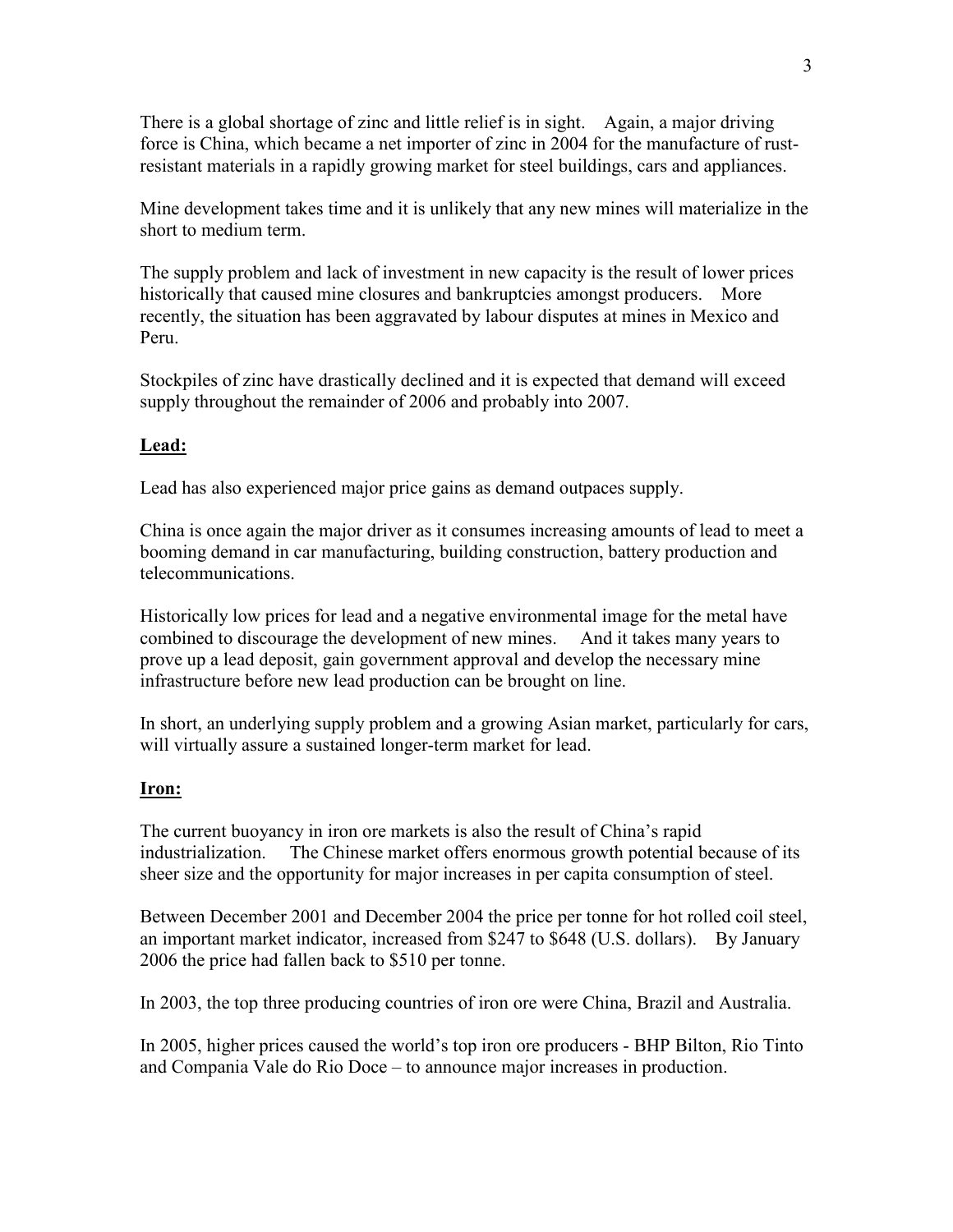The Chinese Government recently announced controls on iron ore imports as a means of bringing order to China's industrial development.

It is generally expected that demand for iron ore will exceed supply until 2007 or 2008, when the combination of new production and government import restrictions are expected to have a moderating effect on the market.

### Coal:

According to the U.S. Energy Information Administration, world coal consumption is expected to increase from 5,262 million tons in 2002 to 7,245 million tons in 2015, representing an average annual growth rate of 2.5 percent. Between 2015 and 2025 coal consumption is expected to grow at a more modest rate of 1.3 percent and reach 8,226 million tons.

Worldwide, 65 percent of coal was consumed by the electricity sector, 31 percent by industry and four percent by residential and commercial users.

'Although coal use is expected to be displaced by natural gas in some parts of the world, only a slight drop in its share of total energy consumption is projected by 2025. Coal continues to dominate electricity and industrial sector fuel markets in emerging Asia.'

'Coal is expected to remain the fuel of choice in China's rapidly expanding industrial sector.' Between 2002 and 2025 coal's share of China's industrial energy consumption is expected to increase from 50 percent to 55 percent. Over the same period coal's share of consumption in the rest of the world is expected to decline from 15 percent to 13 percent.

Coal can vary in quality, depending on heat, sulphur and ash content. At the top of the spectrum is bituminous coal used in the manufacture of coke for steelmaking. At the bottom end is lignite or brown coal, which has a much lower Btu content.

World coal consumption consists of two markets, the steam coal market for electricity and various industrial applications and the coking coal market for steelmaking.

From an international trade standpoint the main growth has occurred in steam coal while trade in coking coal has remained relatively flat because of improved process efficiency and greater use of electric arc furnaces (not requiring coal coke). Between 2003 and 2025 world steam coal trade is expected to grow at an average annual rate of 1.5 percent. Over the same period world coking coal trade is expected to increase by 1.3 percent annually.

Much of the coal in Yukon – Bonnet Plume, Division Mountain, Whitehorse Coal - is low sulphur and suitable for power generation.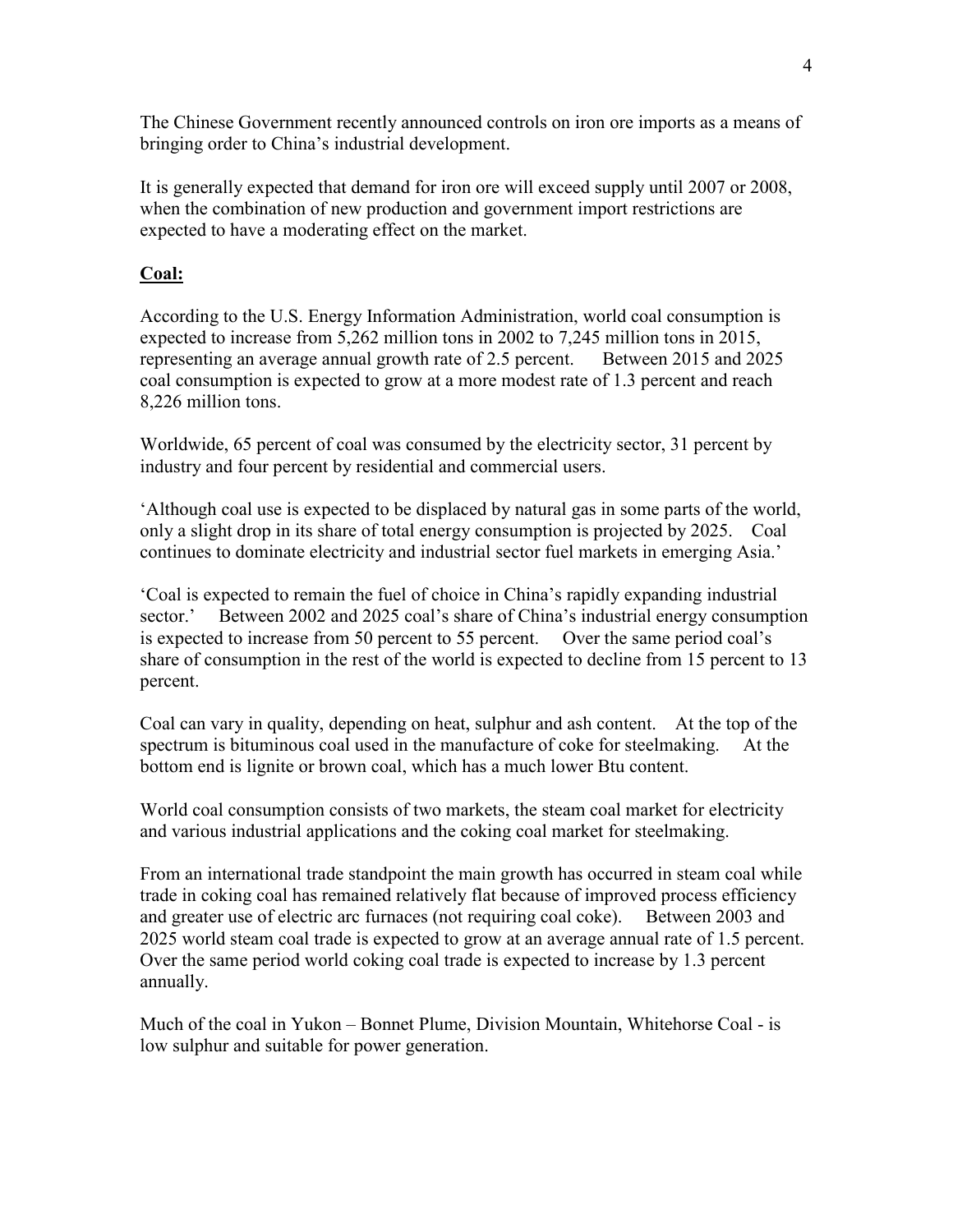#### Molybdenum:

Molybdenum is used mainly in the manufacture of steel, for example pipe for oil and gas pipelines. It is also used in making catalysts for chemical applications, such as the control of emissions.

There are numerous molybdenum deposits in Yukon.

Between 1990 and 2005 the global market for molybdenum grew at average annual rate of 4.3 percent, compared to 2.9 percent in average GDP growth. China's consumption of the metal doubled between 2001 and 2005.

Codelco in Chile and Phelps Dodge in the U.S. are the biggest mine producers of molybdenum and account for one-third of world production. Rio Tinto is the third largest producer and doubled its mine output in 2005.

In March 2004, the price of molybdenum started to rise dramatically because of increased demand and limited world 'roasting' capacity. By May 2005 the price had peaked at \$40-50/lb.U.S., compared with an average price of \$4.50/lb. during the previous decade.

Prices throughout 2006 are expected to be somewhat lower than in 2005 but nowhere close to pre-2004 levels. Prices will be sustained by limited roasting capacity and strong demand from markets like China. No major additions to roasting capacity are expected to come on line before 2009.

#### Tungsten:

Over half of world tungsten demand is for wear resistant materials used in mining, metalworking and the construction industries. Another 25 percent is used in the production of various steels and alloys.

Between January 2004 and January 2006 the price of tungsten increased from \$65 to \$290 per metric tonne unit (MTU).

The world demand for tungsten is less than current mining production, with the difference being met from stockpiles.

China represents a burgeoning market for tungsten and is now the world's biggest consumer. Russia's former large stockpile is now almost fully depleted. Demand is being fuelled elsewhere by the growth of the world's major economies.

In the western world mining operations are mainly confined to the Panasqueira mine in Portugal and the Cantung mine recently re-opened in Canada (on the Yukon-NWT border).